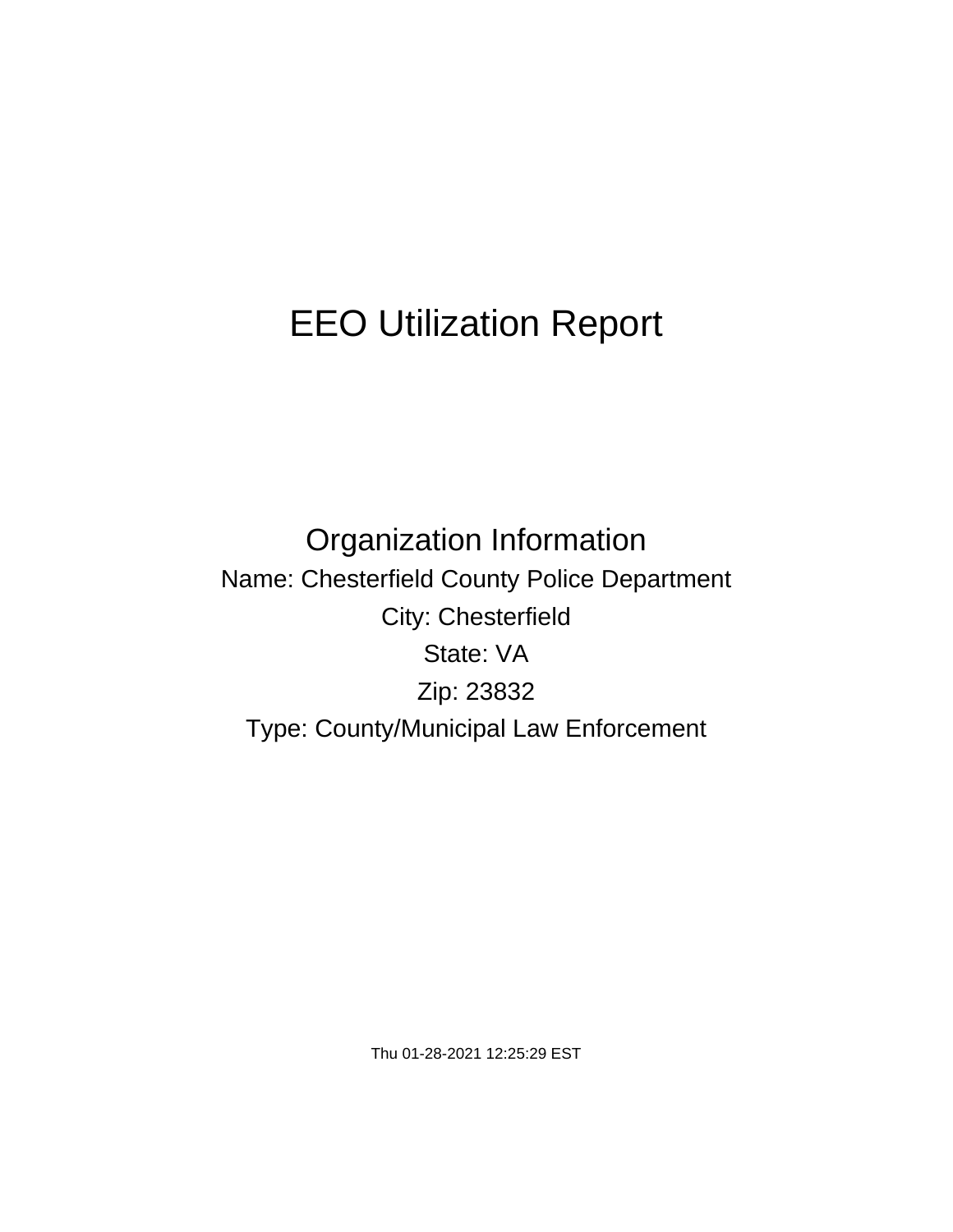# **Step 1: Introductory Information**

## **Policy Statement:**

Discrimination on the basis of race, color, religion, national origin, political affiliation, sex (to include pregnancy, gender identification, and sexual orientation), age (40 or older) or disability in all aspects of employment, such as hiring, promotion, discharge, pay, benefits, classification, referral, and job training is prohibited by federal and state law, and county or department policy.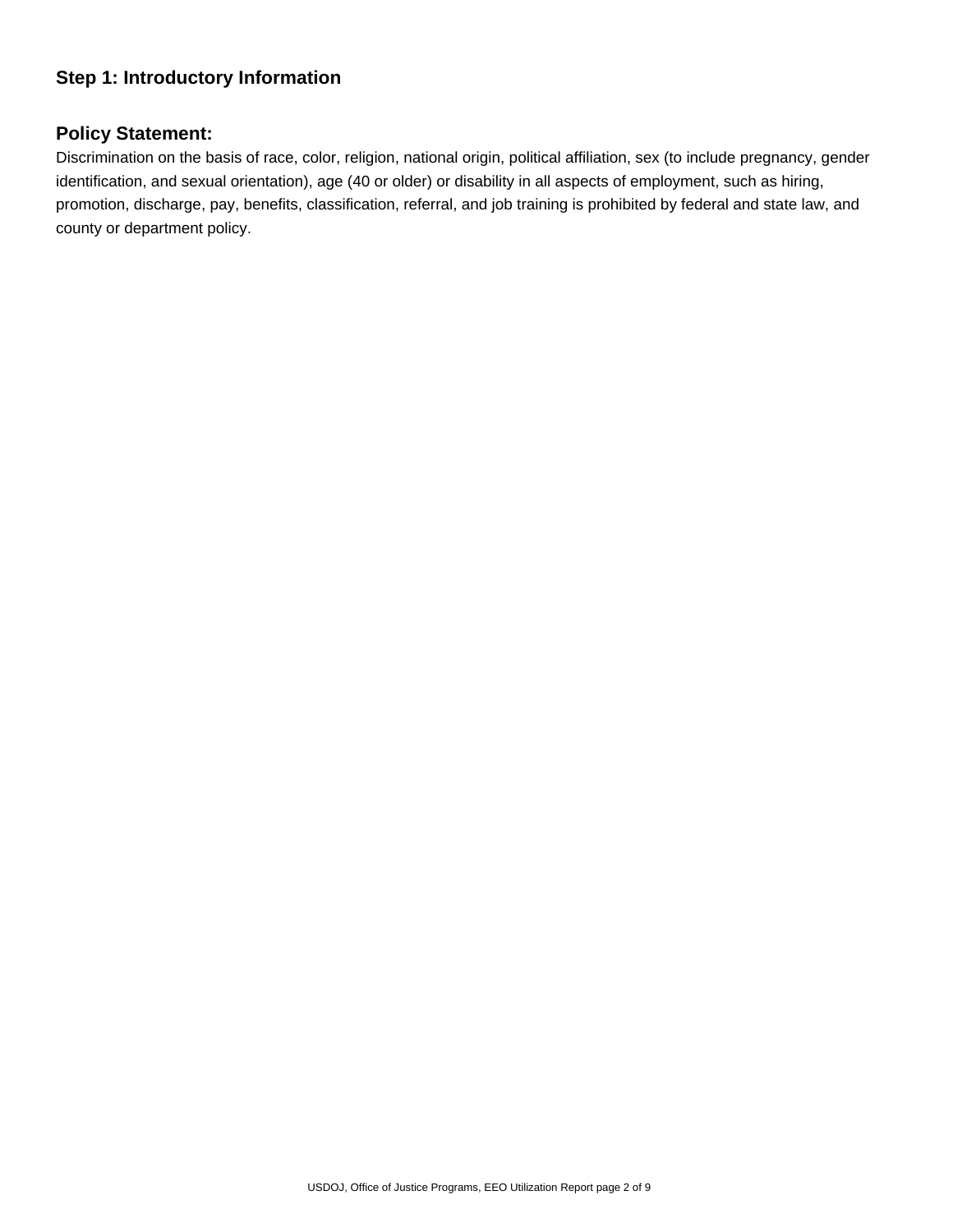## **Step 4b: Narrative of Interpretation**

In reviewing the Utilization Analysis Chart, the Personnel Division of the Chesterfield County Police Department observed that the following categories were underutilized by two or more standard deviations:

1. Protective Services: Sworn Officials: White females (-10%) and Black or African American females (-12%)

2. Protective Services: Sworn Patrol Officers: Hispanic or Latino males (-6%), Black or African American males (-9%), White females (-13%), Hispanic or Latino females (-3%), Black or African American females (-6%) and Asian females (- 2%)

3. Administrative support: White males (-22%)

The Chesterfield County Police Department is committed to diversity in hiring and achieving a police department that is reflective of the community. The department will continually review and revise our Recruitment Plan to improve our underutilized categories.

# **Step 5: Objectives and Steps**

## **1. Objective 1 To ensure recruitment is unbiased**

a. This department has a policy prohibiting employment discrimination. To encourage minority and females to apply, the department has two permanently assigned recruiters and two part-time recruiters who are supervised by one sergeant. These assignments were made to boost our recruitment efforts. It is our practice to: recruit at historically black colleges and universities and minority places of worship; participate in TAP programs at regional military bases; identify womens organizations and colleges and universities that have a substantial enrollment of women and minorities to present recruitment programs and attend recruiting events; participate in minority career fairs and multicultural community events, such as Asian Chamber of Commerce Legislative Session recruiting event and the Hispanic Chamber of Commerce Que Pasa Festival; and maintain relationships with minority organizations to inform them of current job openings.

#### **2. Objective 2 To ensure there are no barriers to applicants**

a. All positions available within Chesterfield County government, including the police department, are advertised on the county's website www.chesterfield.gov, as well as the Virginia Employment Commission. All applications for the Chesterfield County Police Department must be submitted through the online applications process. The department and county do not prohibit any individual from applying through the online application process. The department will continue to review, evaluate, and modify the application process to ensure all barriers are eliminated.

#### **3. Objective 3 To ensure all applicants have an equal opportunity to apply**

a. For civilian positions, an application is submitted online and received by county human resources. The full application is provided to the police department for review. Top candidates are referred for interviews. The most qualified is offered employment.

For sworn positions, an application is submitted online and received by county human resources. All qualified applicants are invited to a session for a written exam, physical test, and background screening. If they pass testing, background, criminal history and polygraph, they are interviewed. If approved, they received a medical and psychological evaluation. Upon successful completion and approval by the chief of police, they are offered employment.

Strong efforts to recruit minorities continue. We survey all test applicants to determine successful recruitment strategies. Exit interviews provide feedback on how employment practices affect recruitment and retention of minority and female officers.

# **Step 6: Internal Dissemination**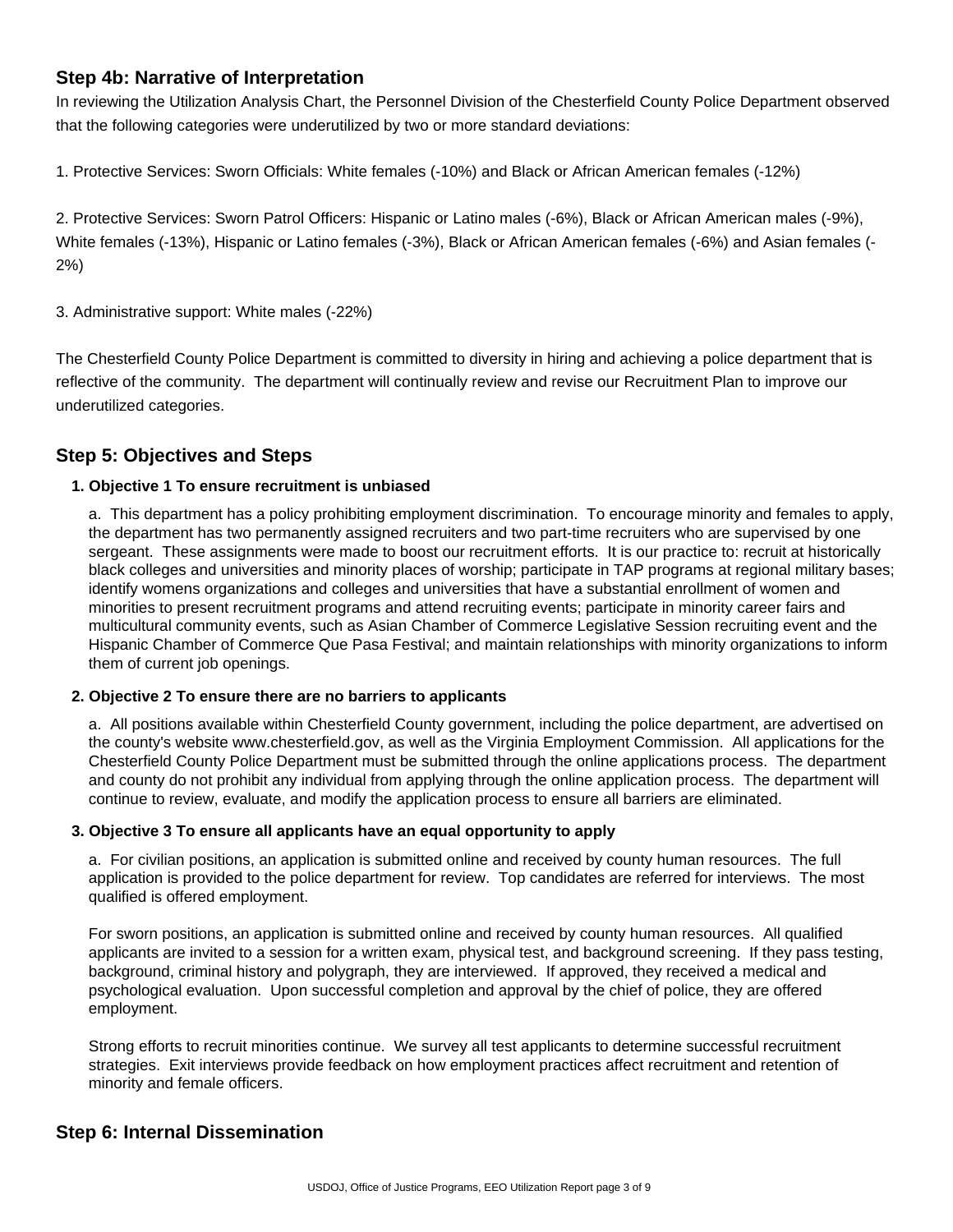1. Post a copy or link of the EEOP Utilization Report on the police department's intranet site.

2. Have copies of the EEOP Utilization Report available upon request in the Police Personnel Division office.

3. Send an email to all police department employees notifying them that the EEOP Utilization Report will be available for review on the department's intranet site and is available upon request in the Police Personnel Division office.

4. Provide a copy of the EEOP Utilization Report to each bureau/division within the department for placement on individual bureau/division bulletin boards.

## **Step 7: External Dissemination**

1. Post a copy of the EEOP Utilization Plan on the department's county website (intranet).

2. Have copies of the EEOP Utilization Report available upon request in the Police Personnel Division office.

3. Post on department social media site, such as Facebook, that a copy of the EEOP Utilization Plan is available on the department's internet site, and upon request in the Police Personnel Division office.

4. Post a copy or link of the Police Departments EEOP Utilization Report for contractors and vendors on Chesterfield County's Department of Purchasing-Diversity website.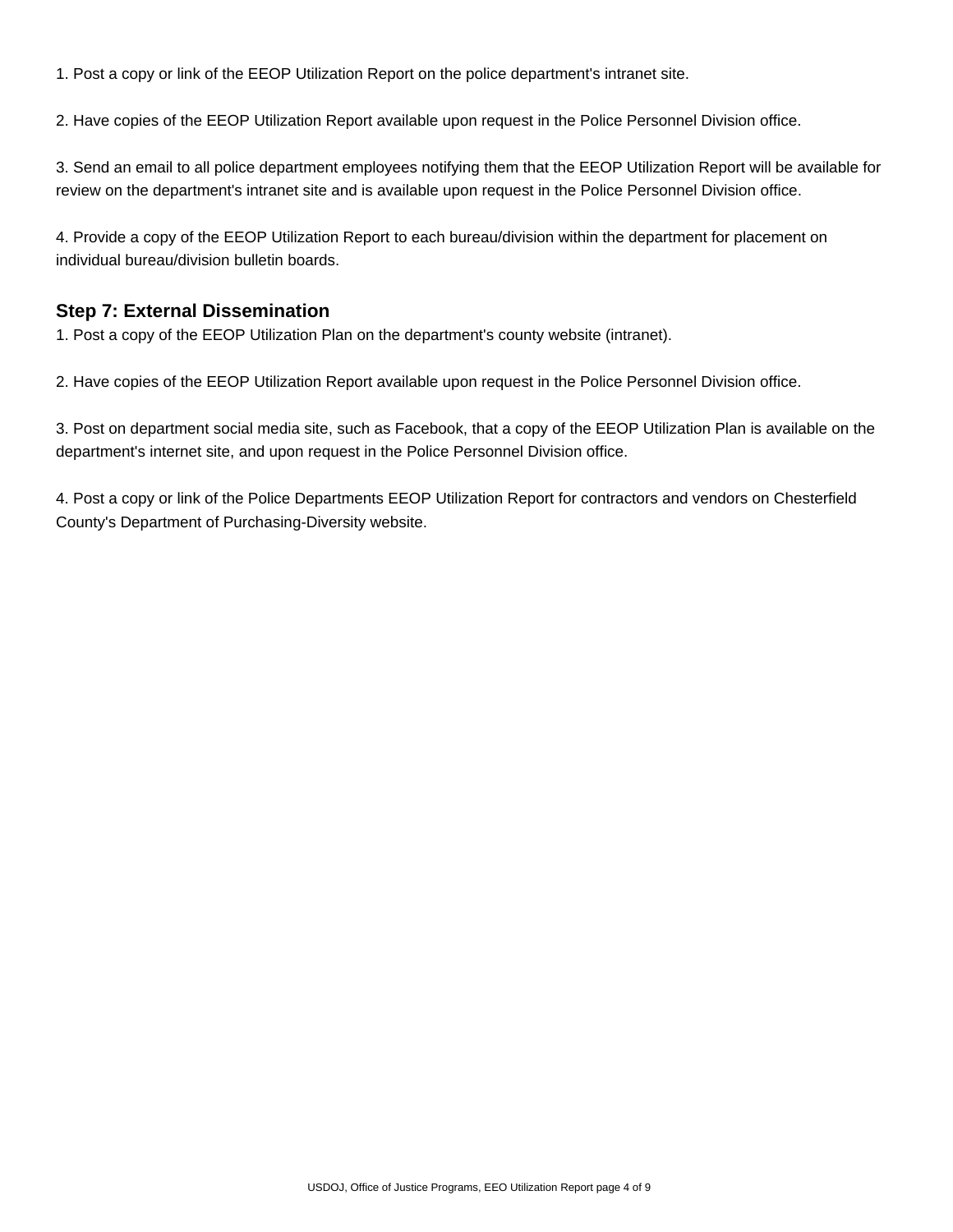## **Utilization Analysis ChartRelevant Labor Market: Chesterfield County, Virginia**

|                                                             |               |                       |                                        |                                           | Male   |                                                       |                         | Female |                  |                       |                                        |                                           |        |                                                       |                         |       |
|-------------------------------------------------------------|---------------|-----------------------|----------------------------------------|-------------------------------------------|--------|-------------------------------------------------------|-------------------------|--------|------------------|-----------------------|----------------------------------------|-------------------------------------------|--------|-------------------------------------------------------|-------------------------|-------|
| Job Categories                                              | White         | Hispanic<br>or Latino | <b>Black or</b><br>African<br>American | American<br>Indian or<br>Alaska<br>Native | Asian  | Native<br>Hawaiian<br>or Other<br>Pacific<br>Islander | Two or<br>More<br>Races | Other  | White            | Hispanic<br>or Latino | <b>Black or</b><br>African<br>American | American<br>Indian or<br>Alaska<br>Native | Asian  | Native<br>Hawaiian<br>or Other<br>Pacific<br>Islander | Two or<br>More<br>Races | Other |
| Officials/Administrators                                    |               |                       |                                        |                                           |        |                                                       |                         |        |                  |                       |                                        |                                           |        |                                                       |                         |       |
| Workforce #/%                                               | 0/            | 0/                    | 0/                                     | 0/                                        | 0/     | 0/                                                    | 0/                      | 0/     | 0/               | 0/                    | 0/                                     | 0/                                        | 0/     | 0/                                                    | 0/                      | 0/    |
| CLS #/%                                                     | 7,625/48<br>℅ | 159/1%                | 005/6%                                 | 45/0%                                     | 235/1% | 0/0%                                                  | 55/0%                   | 20/0%  | 4,795/30<br>$\%$ | 90/1%                 | 1,715/11<br>$\%$                       | 0/0%                                      | 95/1%  | 0/0%                                                  | 10/0%                   | 25/0% |
| Utilization #/%                                             |               |                       |                                        |                                           |        |                                                       |                         |        |                  |                       |                                        |                                           |        |                                                       |                         |       |
| <b>Professionals</b>                                        |               |                       |                                        |                                           |        |                                                       |                         |        |                  |                       |                                        |                                           |        |                                                       |                         |       |
| Workforce #/%                                               | 20/21%        | 0/0%                  | 2/2%                                   | 0/0%                                      | 1/1%   | 0/0%                                                  | 0/0%                    | 0/0%   | 57/61%           | 4/4%                  | 8/9%                                   | 0/0%                                      | 0/0%   | 0/0%                                                  | 2/2%                    | 0/0%  |
| <b>CLS #/%</b>                                              | 6,065/30<br>% | 290/1%                | 975/5%                                 | 4/0%                                      | 310/2% | 15/0%                                                 | 0/0%                    | 85/0%  | 9,325/47<br>%    | 330/2%                | 2,085/10<br>%                          | 0/0%                                      | 345/2% | 15/0%                                                 | 30/0%                   | 15/0% |
| Utilization #/%                                             | $-9%$         | $-1%$                 | $-3%$                                  | $-0%$                                     | $-0%$  | $-0%$                                                 | 0%                      | $-0%$  | 14%              | 3%                    | $-2%$                                  | 0%                                        | $-2%$  | $-0%$                                                 | 2%                      | $-0%$ |
| <b>Technicians</b>                                          |               |                       |                                        |                                           |        |                                                       |                         |        |                  |                       |                                        |                                           |        |                                                       |                         |       |
| Workforce #/%                                               | 0/            | 0/                    | 0/                                     | 0/                                        | 0/     | 0/                                                    | 0/                      | 0/     | 0/               | 0/                    | 0/                                     | 0/                                        | 0/     | 0/                                                    | 0/                      | 0/    |
| CLS #/%                                                     | 710/27%       | 40/2%                 | 255/10%                                | 0/0%                                      | 80/3%  | 0/0%                                                  | 0/0%                    | 0/0%   | 925/36%          | 69/3%                 | 450/17%                                | 0/0%                                      | 25/1%  | 0/0%                                                  | 20/1%                   | 15/1% |
| Utilization #/%                                             |               |                       |                                        |                                           |        |                                                       |                         |        |                  |                       |                                        |                                           |        |                                                       |                         |       |
| <b>Protective Services:</b><br><b>Sworn-Officials</b>       |               |                       |                                        |                                           |        |                                                       |                         |        |                  |                       |                                        |                                           |        |                                                       |                         |       |
| Workforce #/%                                               | 81/78%        | 3/3%                  | 12/12%                                 | 0/0%                                      | 2/2%   | 0/0%                                                  | 0/0%                    | 0/0%   | 6/6%             | 0/0%                  | 0/0%                                   | 0/0%                                      | 0/0%   | 0/0%                                                  | 0/0%                    | 0/0%  |
| CLS #/%                                                     | 1,340/52<br>℅ | 4/0%                  | 455/18%                                | 10/0%                                     | 4/0%   | 0/0%                                                  | 0/0%                    | 20/1%  | 410/16%          | 15/1%                 | 315/12%                                | 0/0%                                      | 0/0%   | 0/0%                                                  | 0/0%                    | 0/0%  |
| Utilization #/%                                             | 26%           | 3%                    | $-6%$                                  | $-0%$                                     | 2%     | 0%                                                    | 0%                      | $-1%$  | $-10%$           | $-1%$                 | $-12%$                                 | 0%                                        | 0%     | 0%                                                    | 0%                      | 0%    |
| <b>Protective Services:</b><br><b>Sworn-Patrol Officers</b> |               |                       |                                        |                                           |        |                                                       |                         |        |                  |                       |                                        |                                           |        |                                                       |                         |       |
| Workforce #/%                                               | 330/75%       | 12/3%                 | 27/6%                                  | 1/0%                                      | 6/1%   | 0/0%                                                  | 2/0%                    | 0/0%   | 53/12%           | 2/0%                  | 6/1%                                   | 0/0%                                      | 0/0%   | 0/0%                                                  | 1/0%                    | 0/0%  |
| Civilian Labor Force #/%                                    | 3,915/35<br>℅ | 950/8%                | 1,710/15<br>$\%$                       | 0/0%                                      | 220/2% | 0/0%                                                  | 95/1%                   | 35/0%  | 2,775/25<br>$\%$ | 435/4%                | 840/7%                                 | 0/0%                                      | 200/2% | 0/0%                                                  | 38/0%                   | 0/0%  |
| Utilization #/%                                             | 40%           | $-6%$                 | $-9%$                                  | 0%                                        | $-1%$  | 0%                                                    | $-0%$                   | $-0%$  | $-13%$           | $-3%$                 | $-6%$                                  | 0%                                        | $-2%$  | 0%                                                    | $-0%$                   | 0%    |
| <b>Protective Services: Non-</b><br>sworn                   |               |                       |                                        |                                           |        |                                                       |                         |        |                  |                       |                                        |                                           |        |                                                       |                         |       |
| Workforce #/%                                               | 10/40%        | 3/12%                 | 2/8%                                   | 0/0%                                      | 0/0%   | 0/0%                                                  | 1/4%                    | 0/0%   | 4/16%            | 3/12%                 | 2/8%                                   | 0/0%                                      | 0/0%   | 0/0%                                                  | 0/0%                    | 0/0%  |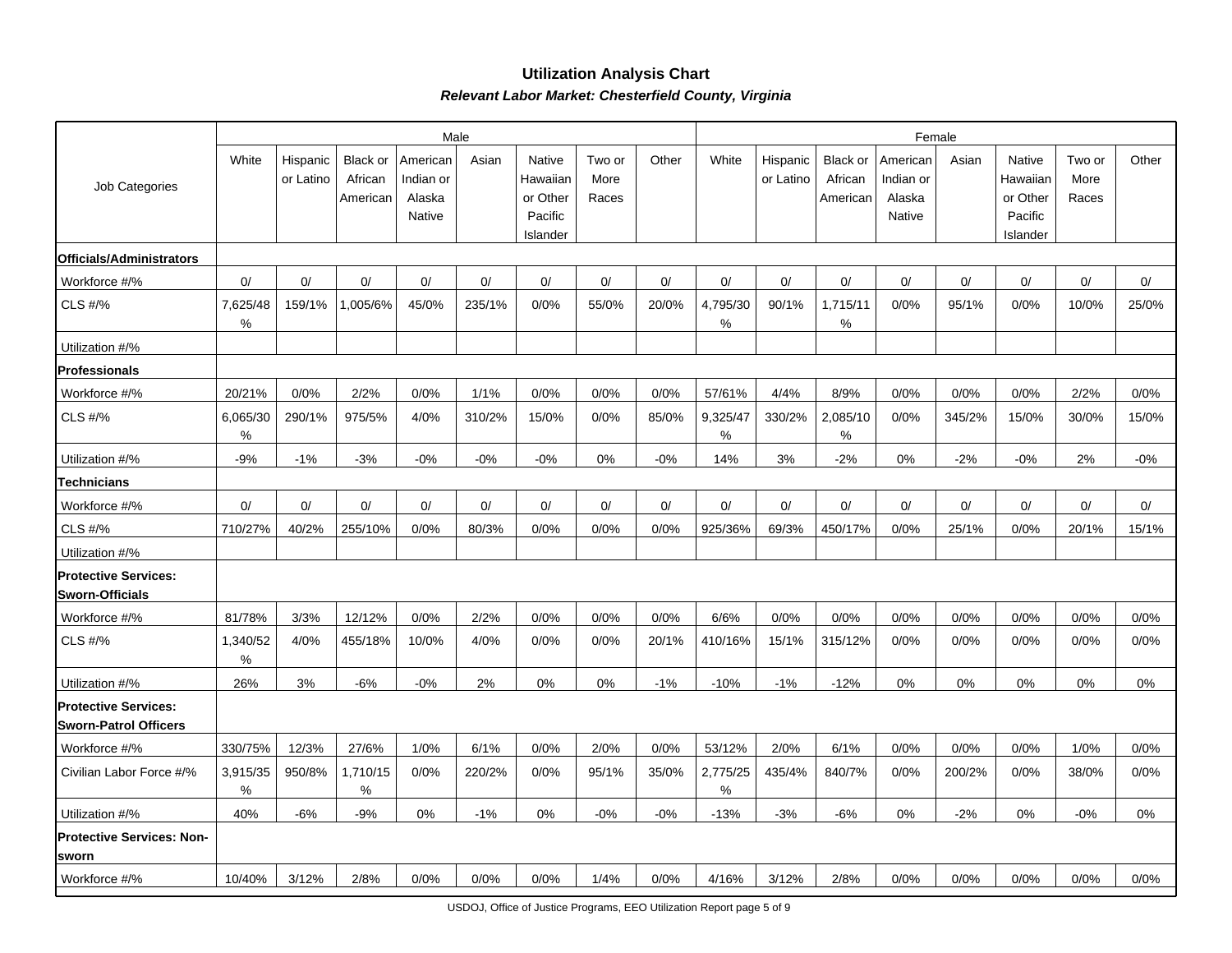|                               |                  |                       |                                        |                                                  | Male   |                                                              |                         | Female |                |                       |                                 |                                           |        |                                                              |                         |        |
|-------------------------------|------------------|-----------------------|----------------------------------------|--------------------------------------------------|--------|--------------------------------------------------------------|-------------------------|--------|----------------|-----------------------|---------------------------------|-------------------------------------------|--------|--------------------------------------------------------------|-------------------------|--------|
| Job Categories                | White            | Hispanic<br>or Latino | <b>Black or</b><br>African<br>American | American<br>Indian or<br>Alaska<br><b>Native</b> | Asian  | <b>Native</b><br>Hawaiian<br>or Other<br>Pacific<br>Islander | Two or<br>More<br>Races | Other  | White          | Hispanic<br>or Latino | Black or<br>African<br>American | American<br>Indian or<br>Alaska<br>Native | Asian  | <b>Native</b><br>Hawaiian<br>or Other<br>Pacific<br>Islander | Two or<br>More<br>Races | Other  |
| CLS $\#$ /%                   | 80/31%           | 0/0%                  | 0/0%                                   | 0/0%                                             | 0/0%   | 0/0%                                                         | 0/0%                    | 0/0%   | 165/65%        | 10/4%                 | 0/0%                            | 0/0%                                      | 0/0%   | 0/0%                                                         | 0/0%                    | 0/0%   |
| Utilization #/%               | 9%               | 12%                   | 8%                                     | 0%                                               | 0%     | $0\%$                                                        | 4%                      | 0%     | $-49%$         | 8%                    | 8%                              | 0%                                        | 0%     | 0%                                                           | 0%                      | 0%     |
| <b>Administrative Support</b> |                  |                       |                                        |                                                  |        |                                                              |                         |        |                |                       |                                 |                                           |        |                                                              |                         |        |
| Workforce #/%                 | 1/3%             | 0/0%                  | 0/0%                                   | 0/0%                                             | 0/0%   | 0/0%                                                         | 0/0%                    | 0/0%   | 27/79%         | 2/6%                  | 4/12%                           | 0/0%                                      | 0/0%   | 0/0%                                                         | 0/0%                    | 0/0%   |
| CLS #/%                       | 8,520/25<br>%    | 170/0%                | 2,775/8%                               | 20/0%                                            | 320/1% | 0/0%                                                         | 70/0%                   | 0/0%   | 14,785/43<br>% | 760/2%                | 5,920/17<br>%                   | 90/0%                                     | 420/1% | 20/0%                                                        | 215/1%                  | 55/0%  |
| Utilization #/%               | $-22%$           | $-0%$                 | $-8%$                                  | $-0\%$                                           | $-1%$  | 0%                                                           | $-0%$                   | 0%     | 36%            | 4%                    | $-6%$                           | $-0%$                                     | $-1%$  | $-0%$                                                        | $-1%$                   | $-0\%$ |
| <b>Skilled Craft</b>          |                  |                       |                                        |                                                  |        |                                                              |                         |        |                |                       |                                 |                                           |        |                                                              |                         |        |
| Workforce #/%                 | 1/100%           | 0/0%                  | 0/0%                                   | 0/0%                                             | 0/0%   | 0/0%                                                         | 0/0%                    | 0/0%   | 0/0%           | 0/0%                  | 0/0%                            | 0/0%                                      | 0/0%   | 0/0%                                                         | 0/0%                    | 0/0%   |
| CLS #/%                       | 7,465/71<br>$\%$ | 1,030/10<br>%         | 1,140/11<br>%                          | 20/0%                                            | 195/2% | 0/0%                                                         | 105/1%                  | 10/0%  | 360/3%         | 15/0%                 | 120/1%                          | 0/0%                                      | 70/1%  | 0/0%                                                         | 0/0%                    | 0/0%   |
| Utilization #/%               | 29%              | $-10%$                | $-11%$                                 | $-0%$                                            | $-2%$  | 0%                                                           | $-1%$                   | $-0%$  | $-3%$          | $-0%$                 | $-1%$                           | 0%                                        | $-1%$  | 0%                                                           | 0%                      | $0\%$  |
| Service/Maintenance           |                  |                       |                                        |                                                  |        |                                                              |                         |        |                |                       |                                 |                                           |        |                                                              |                         |        |
| Workforce #/%                 | 1/20%            | 0/0%                  | 0/0%                                   | 0/0%                                             | 0/0%   | 0/0%                                                         | 0/0%                    | 0/0%   | 4/80%          | 0/0%                  | 0/0%                            | 0/0%                                      | 0/0%   | 0/0%                                                         | 0/0%                    | 0/0%   |
| CLS #/%                       | 7,655/28<br>℅    | ,605/6%               | 5,380/20<br>%                          | 25/0%                                            | 585/2% | 0/0%                                                         | 49/0%                   | 15/0%  | 6,380/23<br>%  | 880/3%                | 4,015/15<br>%                   | 25/0%                                     | 555/2% | 0/0%                                                         | 135/0%                  | 115/0% |
| Utilization #/%               | $-8%$            | $-6%$                 | $-20%$                                 | $-0%$                                            | $-2%$  | $0\%$                                                        | $-0\%$                  | $-0\%$ | 57%            | $-3%$                 | $-15%$                          | $-0%$                                     | $-2%$  | $0\%$                                                        | $-0%$                   | $-0\%$ |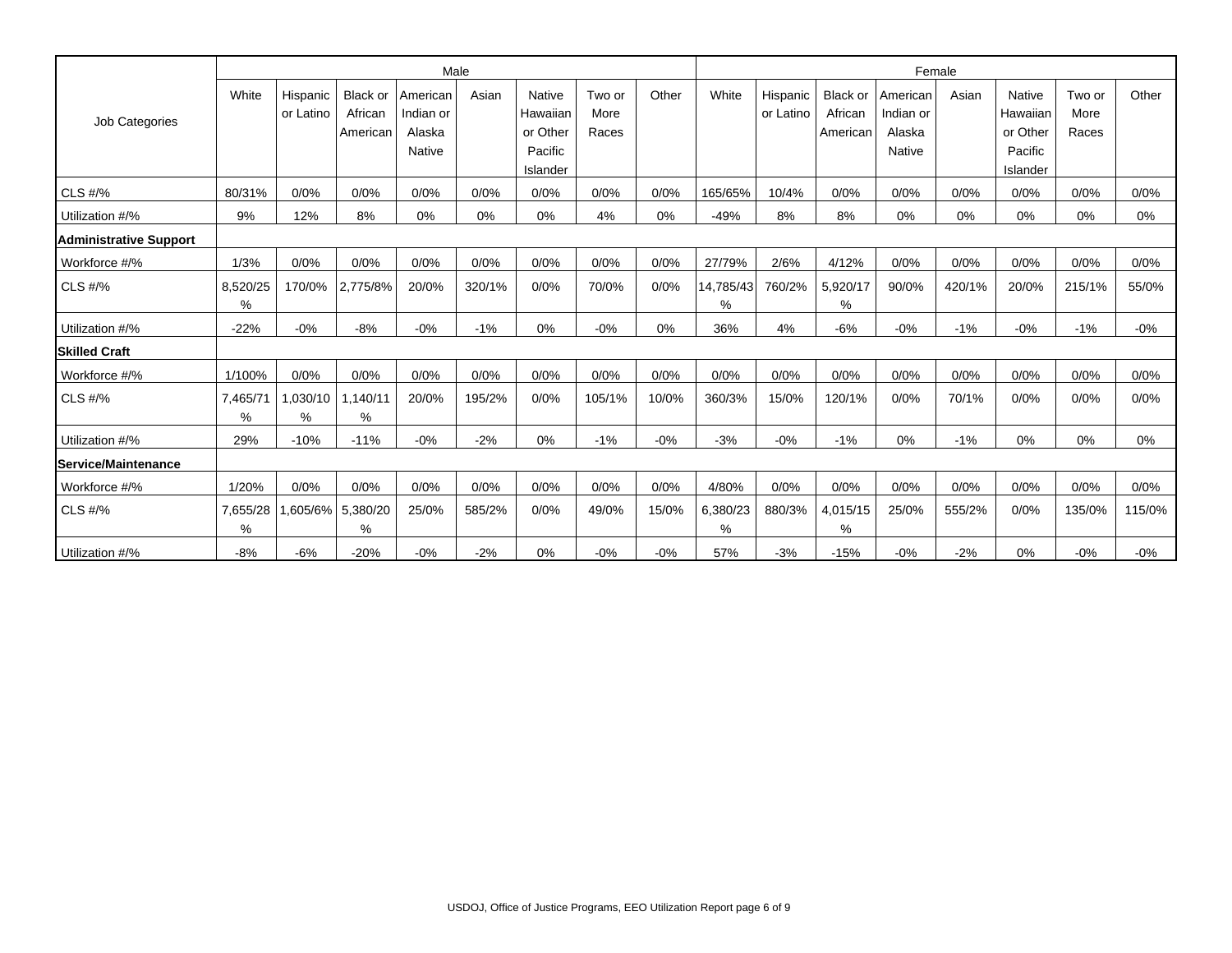## **Significant Underutilization Chart**

|                                                             |       |                         |                                 |                                           | Male  |                                                       |                         | Female |       |                         |                     |                                                               |       |                                                       |                         |       |
|-------------------------------------------------------------|-------|-------------------------|---------------------------------|-------------------------------------------|-------|-------------------------------------------------------|-------------------------|--------|-------|-------------------------|---------------------|---------------------------------------------------------------|-------|-------------------------------------------------------|-------------------------|-------|
| Job Categories                                              | White | Hispanic  <br>or Latino | Black or<br>African<br>American | American<br>Indian or<br>Alaska<br>Native | Asian | Native<br>Hawaiian<br>or Other<br>Pacific<br>Islander | Two or<br>More<br>Races | Other  | White | Hispanic  <br>or Latino | African<br>American | Black or   American  <br>Indian or<br>Alaska<br><b>Native</b> | Asian | Native<br>Hawaiian<br>or Other<br>Pacific<br>Islander | Two or<br>More<br>Races | Other |
| <b>Protective Services:</b><br><b>Sworn-Officials</b>       |       |                         |                                 |                                           |       |                                                       |                         |        | v     |                         | v                   |                                                               |       |                                                       |                         |       |
| <b>Protective Services:</b><br><b>Sworn-Patrol Officers</b> |       | ✔                       | v                               |                                           |       |                                                       |                         |        | v     | v                       | v                   |                                                               | v     |                                                       |                         |       |
| <b>Administrative Support</b>                               | V     |                         |                                 |                                           |       |                                                       |                         |        |       |                         |                     |                                                               |       |                                                       |                         |       |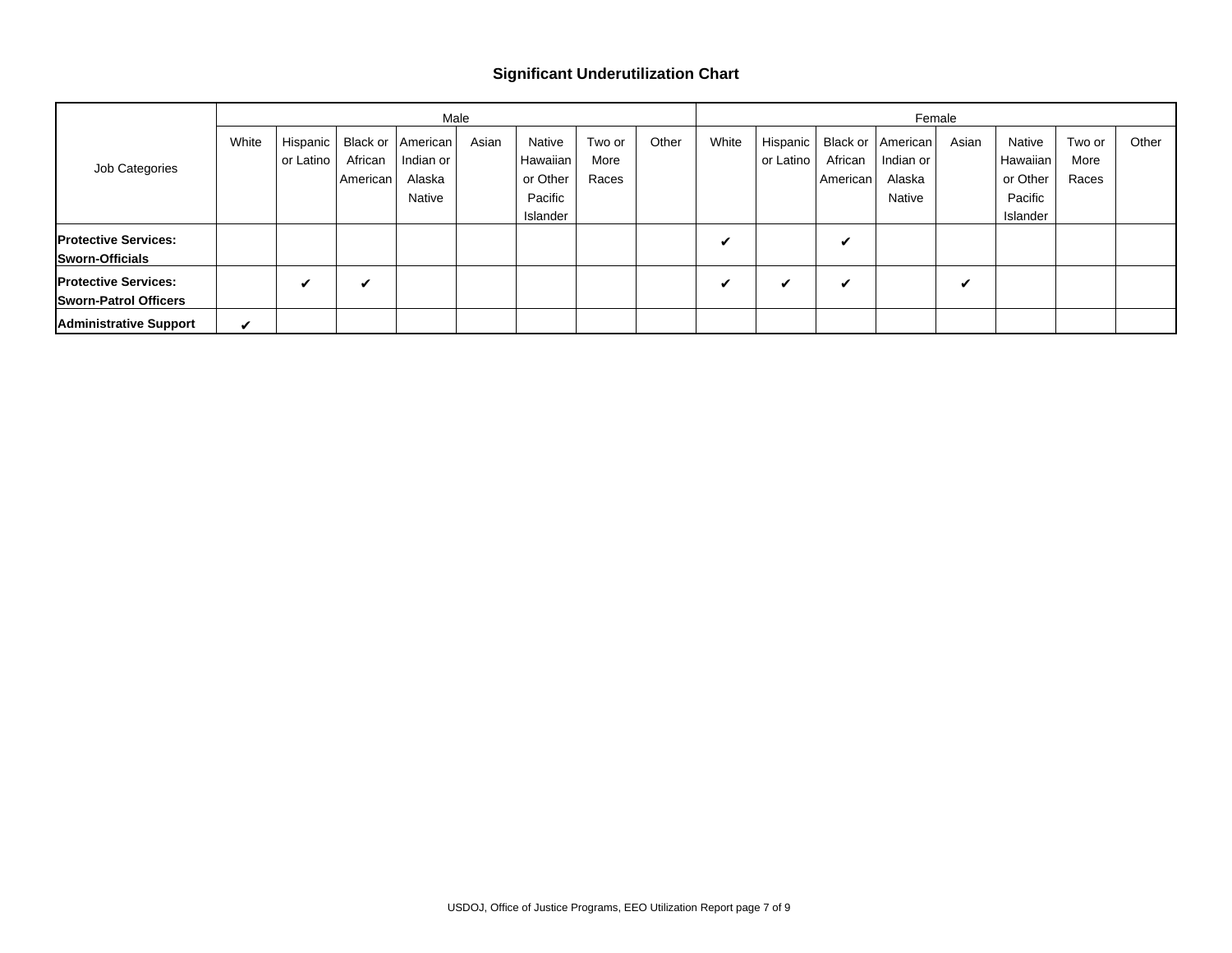## **Law Enforcement Category Rank Chart**

|                                                              |         |                       |                                 | Male                            |       |                                       |                         | Female |        |                       |                                        |                                 |       |                                       |                         |       |
|--------------------------------------------------------------|---------|-----------------------|---------------------------------|---------------------------------|-------|---------------------------------------|-------------------------|--------|--------|-----------------------|----------------------------------------|---------------------------------|-------|---------------------------------------|-------------------------|-------|
| Job Categories                                               | White   | Hispanic<br>or Latino | Black or<br>African<br>American | American<br>Indian or<br>Alaska | Asian | <b>Native</b><br>Hawaiian<br>or Other | Two or<br>More<br>Races | Other  | White  | Hispanic<br>or Latino | <b>Black or</b><br>African<br>American | American<br>Indian or<br>Alaska | Asian | <b>Native</b><br>Hawaiian<br>or Other | Two or<br>More<br>Races | Other |
|                                                              |         |                       |                                 | <b>Native</b>                   |       | Pacific<br>Islander                   |                         |        |        |                       |                                        | Native                          |       | Pacific<br>Islander                   |                         |       |
| Sergeant                                                     |         |                       |                                 |                                 |       |                                       |                         |        |        |                       |                                        |                                 |       |                                       |                         |       |
| Workforce #/%                                                | 48/77%  | 1/2%                  | 9/15%                           | 0/2%                            | 1/2%  | 0/0%                                  | 0/0%                    | 0/0%   | 3/5%   | 0/0%                  | 0/0%                                   | 0/0%                            | 0/0%  | 0/0%                                  | 0/0%                    | 0/0%  |
| ILieutenant                                                  |         |                       |                                 |                                 |       |                                       |                         |        |        |                       |                                        |                                 |       |                                       |                         |       |
| Workforce #/%                                                | 17/77%  | 2/9%                  | 1/5%                            | 0/0%                            | 0/0%  | 0/0%                                  | 0/0%                    | 0/0%   | 2/9%   | 0/0%                  | 0/0%                                   | 0/0%                            | 0/0%  | 0/0%                                  | 0/0%                    | 0/0%  |
| <b>Captain</b>                                               |         |                       |                                 |                                 |       |                                       |                         |        |        |                       |                                        |                                 |       |                                       |                         |       |
| Workforce #/%                                                | 10/77%  | 0/0%                  | 1/8%                            | 0/8%                            | 1/8%  | 0/0%                                  | 0/0%                    | 0/0%   | 1/8%   | 0/0%                  | 0/0%                                   | 0/0%                            | 0/0%  | 0/0%                                  | 0/0%                    | 0/0%  |
| Major                                                        |         |                       |                                 |                                 |       |                                       |                         |        |        |                       |                                        |                                 |       |                                       |                         |       |
| Workforce #/%                                                | 3/75%   | 0/0%                  | 1/25%                           | 0/0%                            | 0/0%  | 0/0%                                  | 0/0%                    | 0/0%   | 0/0%   | 0/0%                  | 0/0%                                   | 0/0%                            | 0/0%  | 0/0%                                  | 0/0%                    | 0/0%  |
| Lt. Colonel                                                  |         |                       |                                 |                                 |       |                                       |                         |        |        |                       |                                        |                                 |       |                                       |                         |       |
| Workforce #/%                                                | 2/100%  | 0/0%                  | 0/0%                            | 0/0%                            | 0/0%  | 0/0%                                  | 0/0%                    | 0/0%   | 0/0%   | 0/0%                  | 0/0%                                   | 0/0%                            | 0/0%  | 0/0%                                  | 0/0%                    | 0/0%  |
| <b>Colonel</b>                                               |         |                       |                                 |                                 |       |                                       |                         |        |        |                       |                                        |                                 |       |                                       |                         |       |
| Workforce #/%                                                | 1/100%  | 0/0%                  | 0/0%                            | 0/0%                            | 0/0%  | 0/0%                                  | 0/0%                    | 0/0%   | 0/0%   | 0/0%                  | 0/0%                                   | 0/0%                            | 0/0%  | 0/0%                                  | 0/0%                    | 0/0%  |
| <b>Protective Services:</b><br><b>ISworn-Patrol Officers</b> |         |                       |                                 |                                 |       |                                       |                         |        |        |                       |                                        |                                 |       |                                       |                         |       |
| Workforce #/%                                                | 330/75% | 12/3%                 | 27/6%                           | 1/1%                            | 6/1%  | 0/0%                                  | 2/0%                    | 0/0%   | 53/12% | 2/0%                  | 6/1%                                   | 0/0%                            | 0/0%  | 0/0%                                  | 1/0%                    | 0/0%  |